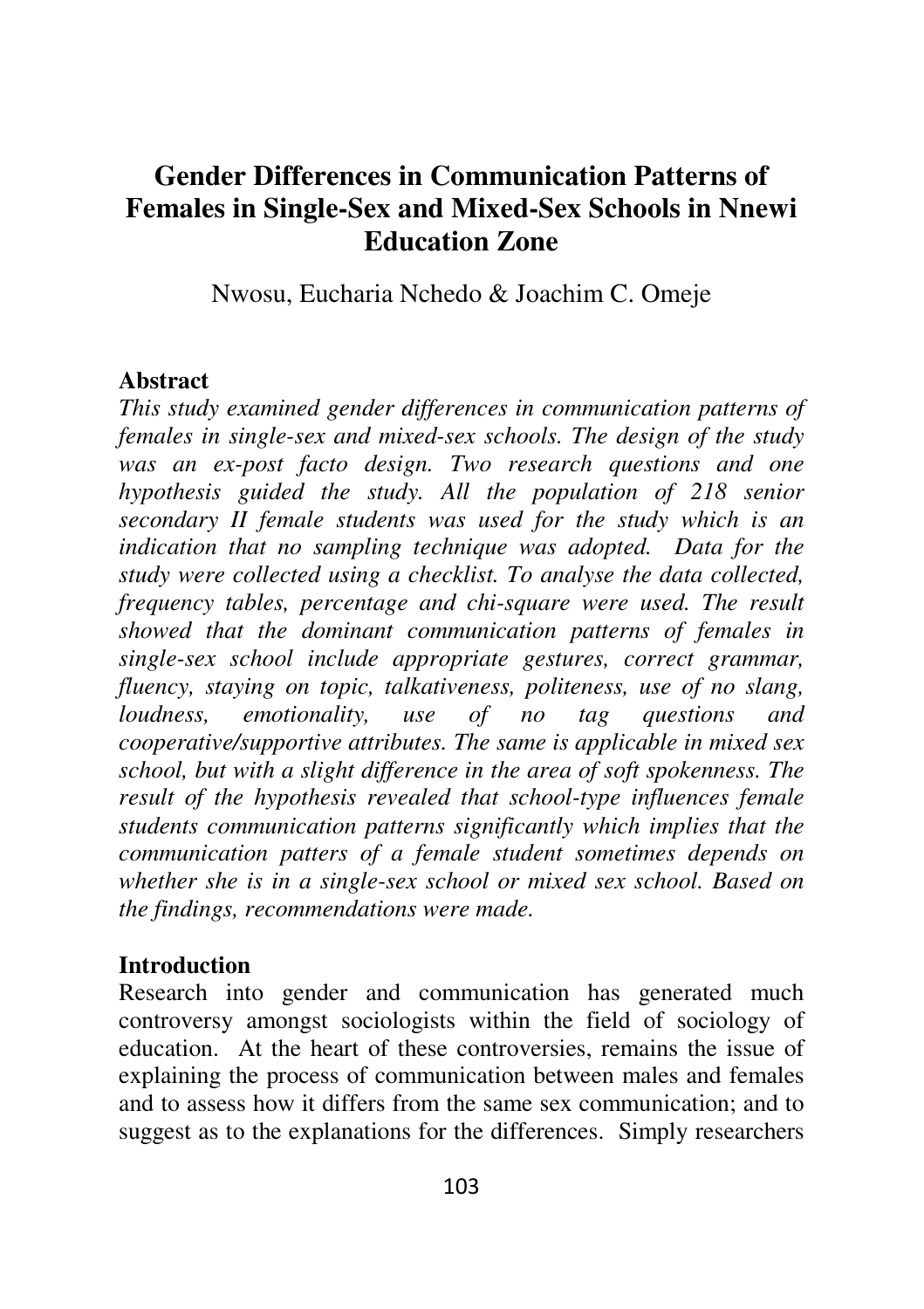want to know how things work, why they speak and work the way they do.

What then is the meaning of gender? Gender is a social and cultural constructs which describes roles, status, expectation, relationship and obligations for males and females based on their biological make up (Keller, 1991). According to Azikiwe (2001) gender implies social and historical constructs for masculine and feminine roles, behaviours, attributes and ideologies, which connote some notion of biological sex. According to Pollard and Morgan (2002:601) "gender refers to socially constructed expectation for male and female behaviour which prescribe a division of labour and responsibilities between males and females which grant different rights and obligations to them".

Gender differences in communication are often the source of much frustration and anger between males and females, and this difference is as a result of the socialization process of the individual. According to Tannen (1993), males are socialized to see the social world as basically hierarchical; and as a result males approach conversations as negotiations in which people try to achieve and maintain the upper hand if they can and protect themselves from others' attempts to put them down and push them around. In contrast, females are socialized to see the world as a community and to focus on their connections with others in the community. As a result females approach conversations as negotiations for closeness in which people try to seek and give confirmation and support, and to reach consensus. They try to protect themselves from others' attempts to push them away, and the end result: neither understands the other. In other words, it is important to know the meaning of communication and what is it about males and females communication style that makes them so different? Communication is the centre or the heart of intimate/close human relationship and a strong key to a successful male and female or couple relationship; and it is the foundation on which all other things are built. Communication according to Bergin (1981:1) refers to "the art, science and technology of transmitting ideas, information and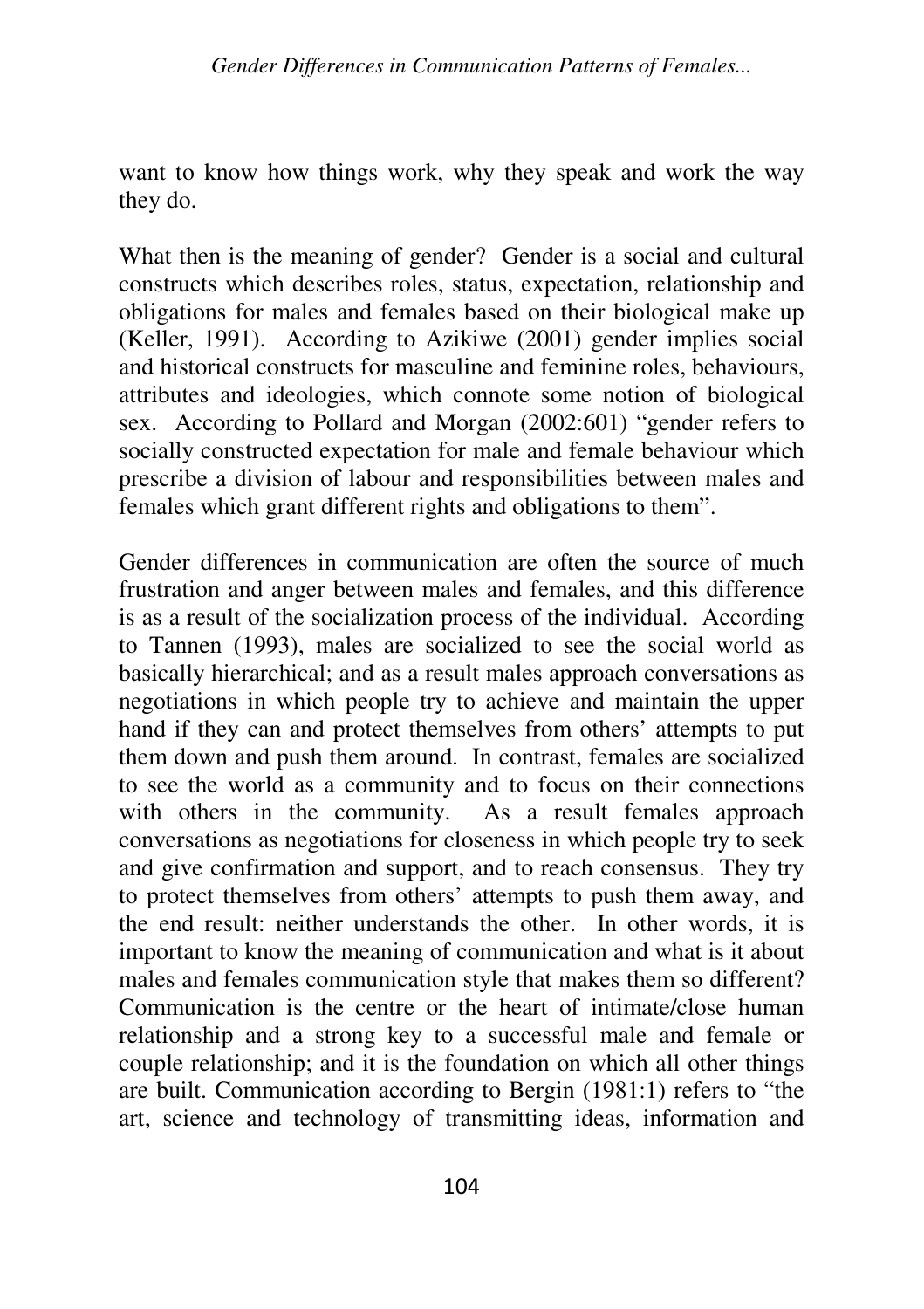attitudes from one person to another in order to evoke a discriminating response. Communication means the way people create and share meaning, both verbally and non verbally and the ability to communicate is one of the most essential skills individuals must master if they want to enjoy intimate or close relationships (Olson and Defrain, 2000). The ability or the willingness to communicate effectively has been found to be the most important factors in maintaining a satisfying relationship.

On the other hand, some researchers (sociologists) maintain that, common gender-related differences in communication usually cause conflict and misunderstanding between males and females. According to Olsan and Defrain (2000), there are two different styles of communication: a masculine style and a feminine style. And a better understanding of the differences between these styles will reduce some of the friction between males and females. Some researchers (Tannen, 1993, and Heaton and Blake, 1999) identify males as using an instrumental style of communication and females as using an expressive style of communication. Instrumental communication refers to having a focus on identifying goals and finding solutions. Expressive communication involves the expression of emotions and has perspective that is sensitive to how others feel. Generally, males are more interested in having rational discussions and solving problems and females are more interested in expressing emotions and feeling listened to and provided with support (Olson and Defrain, 2000).

Other differences in communication according to Tannen (1993) and Meier (1991) include females' use of rapport talk, which involves discussing similarities and matching experiences, and males' use of report talk that involves discussing knowledge and displaying skill. Infact, males and females talk differ considerably. Females usually prefer discussions about their personal lives and feelings, whereas males prefer discussions about their achievements, activities and events. There are differences in mixed-sex conversations, where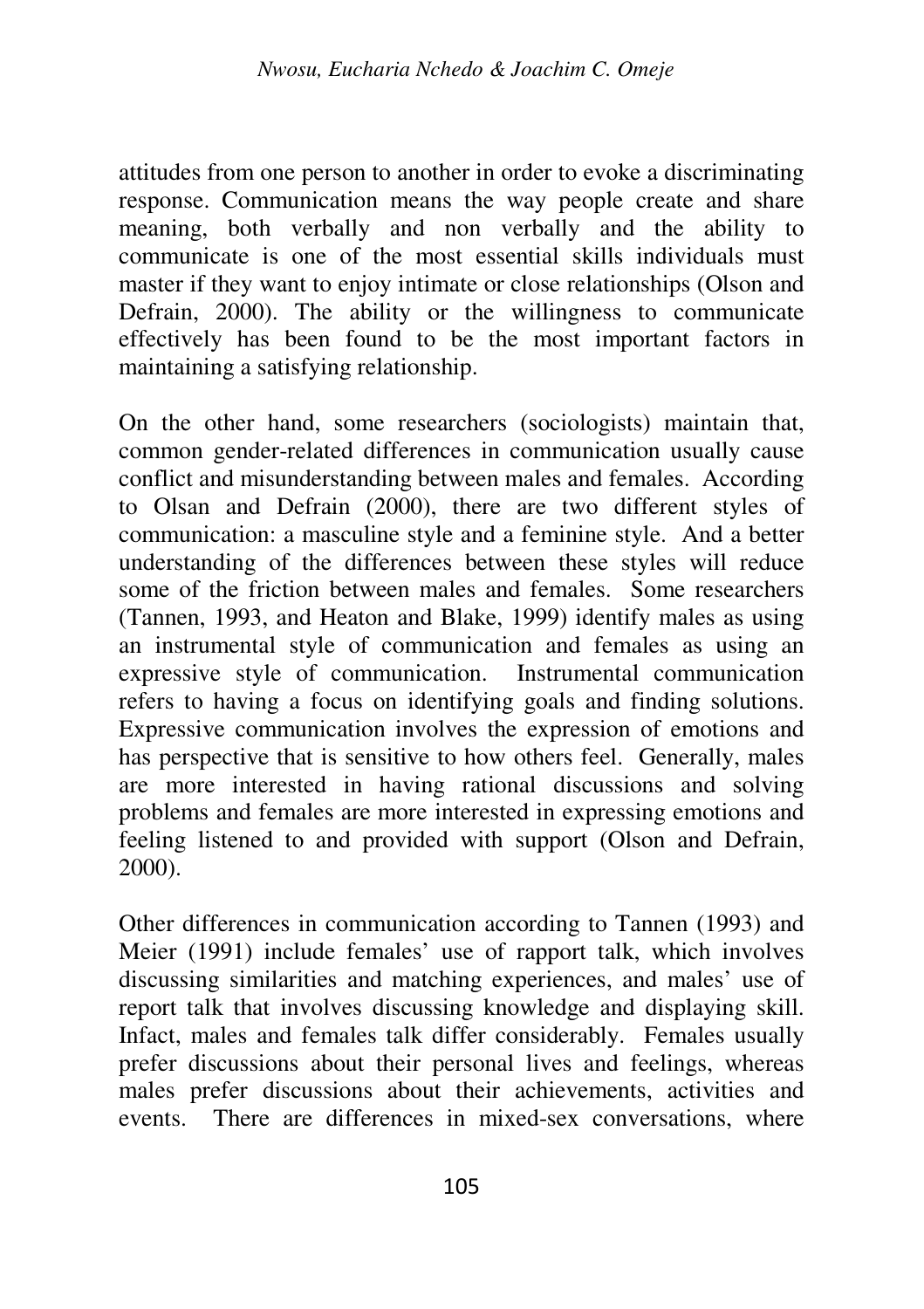females are more often listeners and supporters and males are more often lecturers or teachers. The explanation of these differences is attributed to the socialization process of the individual because during socialization, the games males and females play from childhood differs. For males, the game is do you respect me? And for females, the game is *do you like me?* (Tannen 1990 and 1994). Again, mixedsex conversation places females in a double bind, because males' style of conversation is dominant in most situations (Tannen and Aries 1997). The reason is that male style is used as the norm against which the female will be judged or evaluated, if she adopts either a male or a female style. Tannen further explains that if they speak in ways expected of females they are seen as inadequate leaders. If they speak in ways expected of leaders, they are seen as inadequate of females.

In fact, researchers have shown that males and females have different communication styles in formal and informal group meetings including school. Crawford (1995) suggests that individuals can generate males and females communication patterns or characteristics differentially. For instance, empirical research (Danielle, Roxanne, Mary, Kerry and Melanie, 2003) has shown that females are believed to use good grammar, speak politely, fluently and are soft-spoken, emotional, shy, gullible, hesitant, ingratiating and weak. While males are believed to have demanding voices, to be dominating, authoritarian, and straight to the point, blunt, forceful, boastful and to use swear words and slang. Equally in a study of feminine speech in a homogeneous gender group, Shelly (1996) describes feminine interaction with verbal characteristic distinct from masculine interaction cues such as verbal style (use of tag questions like isn't it, aren't you), posture and gaze due to status differences from the larger society.

In other words, the concept of gendered communication and interaction among individuals or group of individuals in school setting recognized differential gender manipulations in the way people speak, communicate and relate with each other. This gendered interaction involves communication skills such as effective speaking and active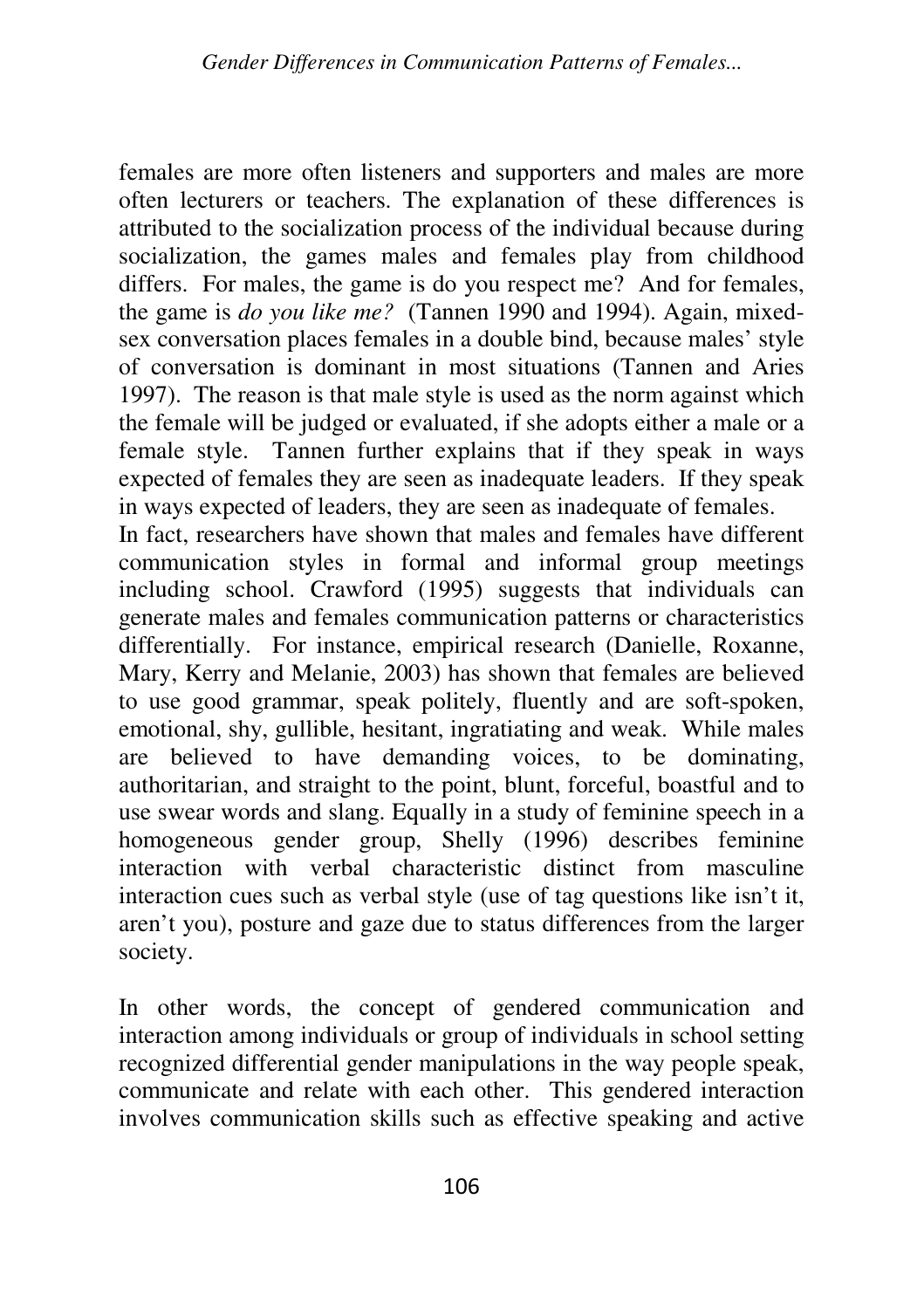listening. These skills are employed by males and females differently in the same sex and mixed-sex schools. Studies have also shown that males and females produce and prefer different communicative style and males and females are more comfortable participating in different types of conversation. These studies were conducted in western countries within European culture. However, no documented evidence exists to suggest that studies have been carried out in the area of gender differences in communication patterns of females in single-sex and mixed-sex school within Nigerian educational research. Against this background, this study is embarked upon primarily to examine the influence of school-type on communication patterns of female students. Examining such variables would help identify the female students' dominant communication patterns and their overall influence on the individual female's socialization process with particular reference to education and schooling.

### **Research Questions**

Two research questions guided the study which includes:

- (1) What are the dominant communication patterns of females in single-sex school?
- (2) What are the dominant communication patterns of females in mixed-sex school?

### **Hypothesis**

The study hypothesized at (0.05) level of significance that school-type has no significant influence on female students' communication patterns.

### **Significance of the Study**

This study will provide empirical data and information on the interaction between female students' communication patterns and school-type. It will provide new insight on the role of gender in conversation or interaction process of the students based on the existing cultures and dominance theories of masculine and feminine behaviours.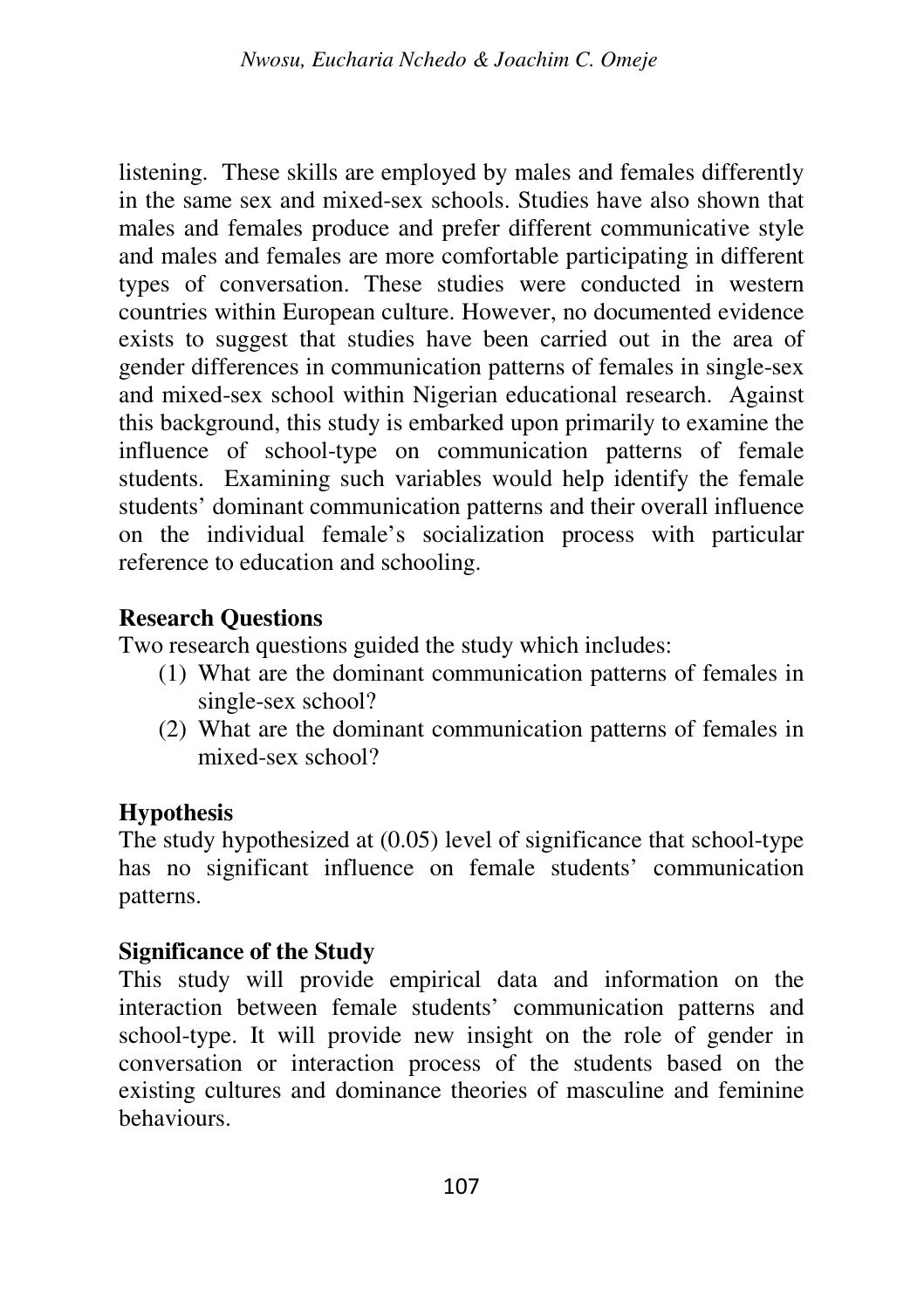It will provide data for the educators and school administrators, curriculum planners, teachers, professionals and career counsellors on the influence of school-types on the communication patterns of female students. Such information will help policy-makers in the area of female and male education and school-type which will in turn aid and enhance social adjustment in both policies and coeducation practices. Specifically, it will provide data for educational sociologists in particular, counsellors and psychologists with increased understanding of communication patterns of females in single-sex and mixed-sex schools which will help them to rehabilitate students and people with communication difficulties.

### **Methodology**

The design used in the present study is ex-post-facto research design in which attempt was made to elicit information from students on the influence of school –type on female students' communication pattern. This study was carried out among female students in one mixed-sex and one single-sex secondary schools in Nnewi Education Zone of Anambra state.

The population for the study consisted of all the 218 senior secondary II female students in the two schools in Nnewi Education zone. Using purposive sampling approach all the 218 SSII female students made up of 132 females from single-sex school and 86 females from mixedsex schools were used from Girls' Secondary School Ozubulu and Community Secondary School Ozubulu, all in Nnewi Education zone of Anambra state which indicated that there was no sample.

An observation instrument the checklist was used for data collection to record the communication patterns of females in single-sex and mixed-sex schools, with two debate tests- Art subjects are better than science subjects and mission school is better than public school. Both face and construct validation methods were employed in standardization of the instrument. In addition using the first and second debate tests, inter-scorer reliability measure was computed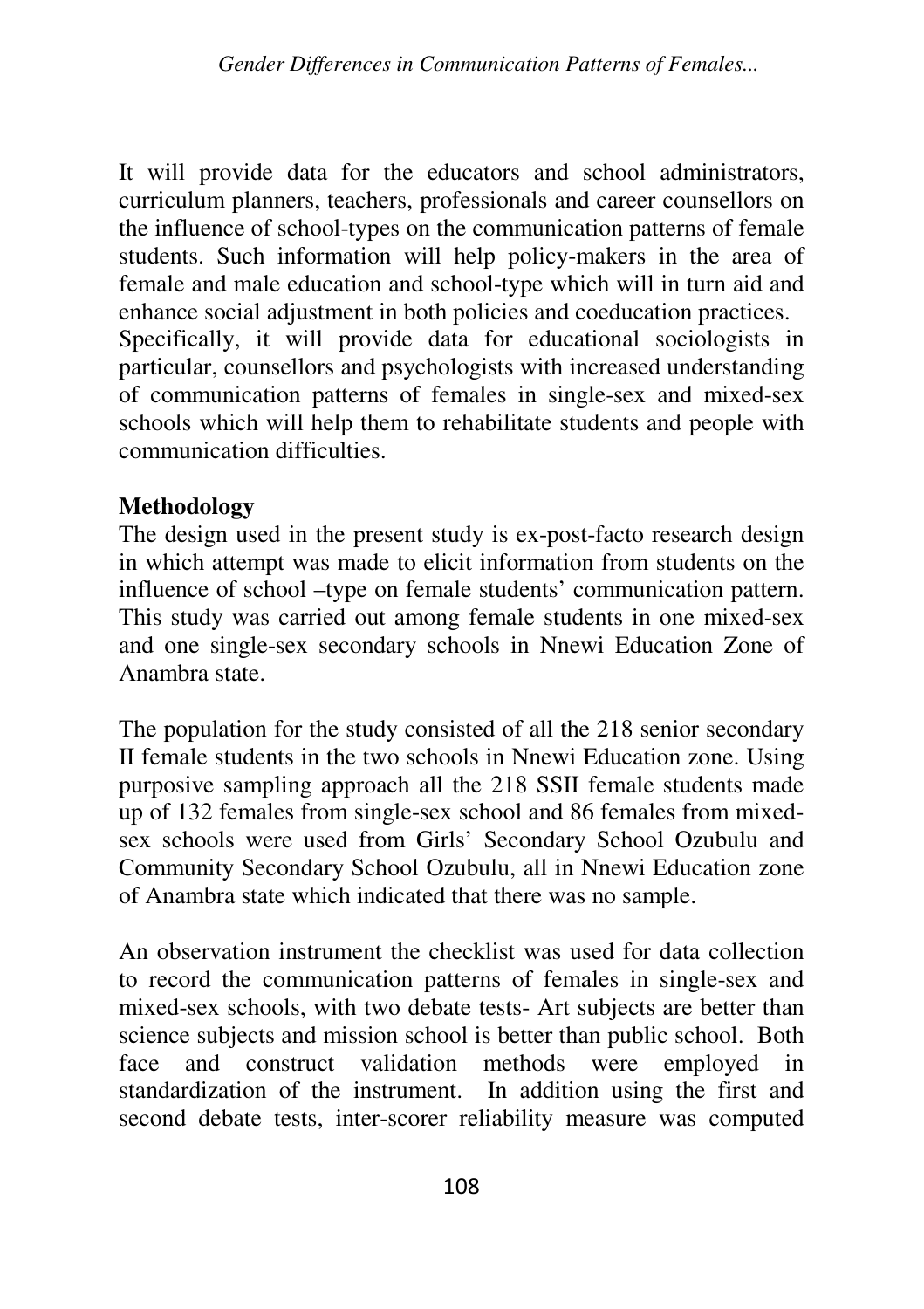using Kendall tan t coefficient of concordance to determine the internal consistency and the instrument yielded an internal reliability figure of 1.0. This implied that there was concordance in the rating of female students' communication patterns. Data collected was by participant observation approach involving the researchers and research assistants. To analyze the data collected, frequency tables, percentages and chi-square were used.

### **Results**

The results of this study were presented according to the research questions and hypothesis of the study.

## **Research Question 1**

*What are the dominant communication patterns of female students in single-sex school?* 

The results as shown in table 1 showed that the dominant communication patterns of females in single-sex school are appropriate gestures, correct grammar, use of no slang, cooperative/supportive attributes, politeness, fluency, staying on topics, talkativeness, use of no tag questions, emotionality and loudness in that order. These patterns had at least 5% of the total occurrences of the female communication patterns in this two debate tests. It was discovered that the use of appropriate gestures was the most dominant communication patterns of females in single-sex school.

## **Research Question 2**

### *What are the dominant communication patterns of females in mixedsex school?*

The results equally revealed that the dominant communication patterns of females in mixed-sex school were use of no tag question, politeness, use of no slang, cooperative/supportive attributes, correct grammar, fluency, staying on topic, appropriate gestures talkativeness, emotionality and soft-spokenness in that order (See table 2). These were the patterns that had at least 5% of the total occurrences of the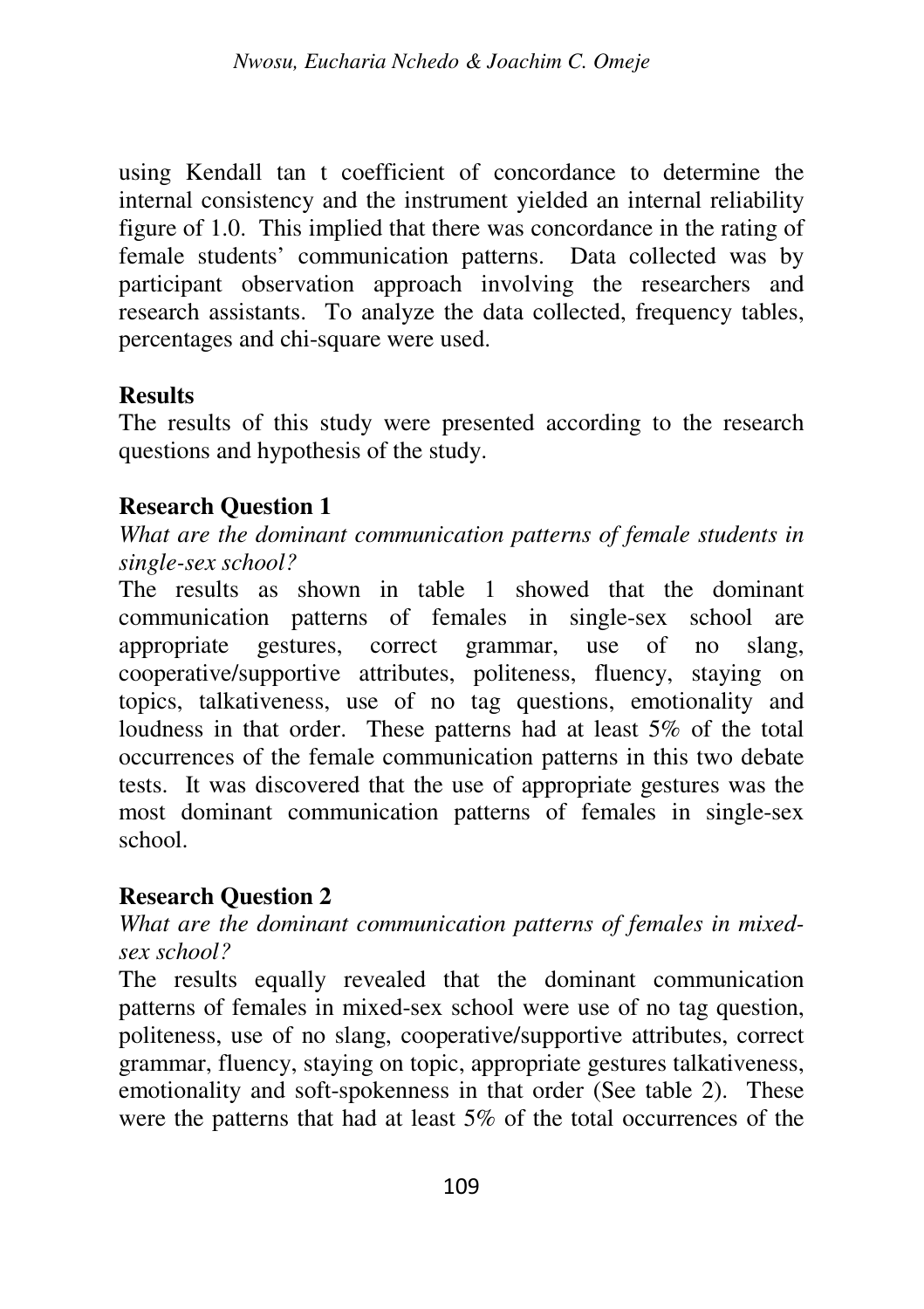female communication patterns in the two debate tests in mixed-sex school. The use of no tag questions was found to be the most dominant communication patterns of females in mixed-sex school.

## **Hypothesis:**

### *School-Type has no Significant Influence on Female Students Communication Patterns*

The analysis shown in table 3 revealed that the hypothesis that schooltype has no significant influence on female students communication patterns is rejected, since the calculated chi-square is greater than the  $\bar{x}^2$  critical. It then implies that school-type influences female students' communication patterns significantly. It further implies that the communication patterns of female students sometimes depend on whether she is in single-sex school or mixed-sex school.

### **Discussions**

The result of the study into the influence of school type on communication patterns of females in single-sex and mixed-sex school shows that the dominant communication patterns of females in single-sex school include: appropriate gestures, correct grammar, fluency, staying on topic, talkativeness, politeness, use of no slang, loudness, emotionality, use of no tag questions and cooperative/supportive attributes. These findings are consistent with earlier studies by Danielle, Roxanne, Mary, Kerry and Melanie (2003) and Tannen (1994). The authors maintained that some of the females' communication styles or patterns include; the use of good grammar, speaking politely, fluently, emotionally, gently, friendly use of appropriate gestures etc. Tannen (1993) and Olson and Defrain (2000) support the findings of this study that females use expressive style of communication which involves the expression of emotions and having a perspective that is sensitive to how others feel.

The findings as summarized in table 2 showed that the dominant communication patterns of females in mixed-sex school include: use of no tag questions, politeness, use of no slang, cooperative/supportive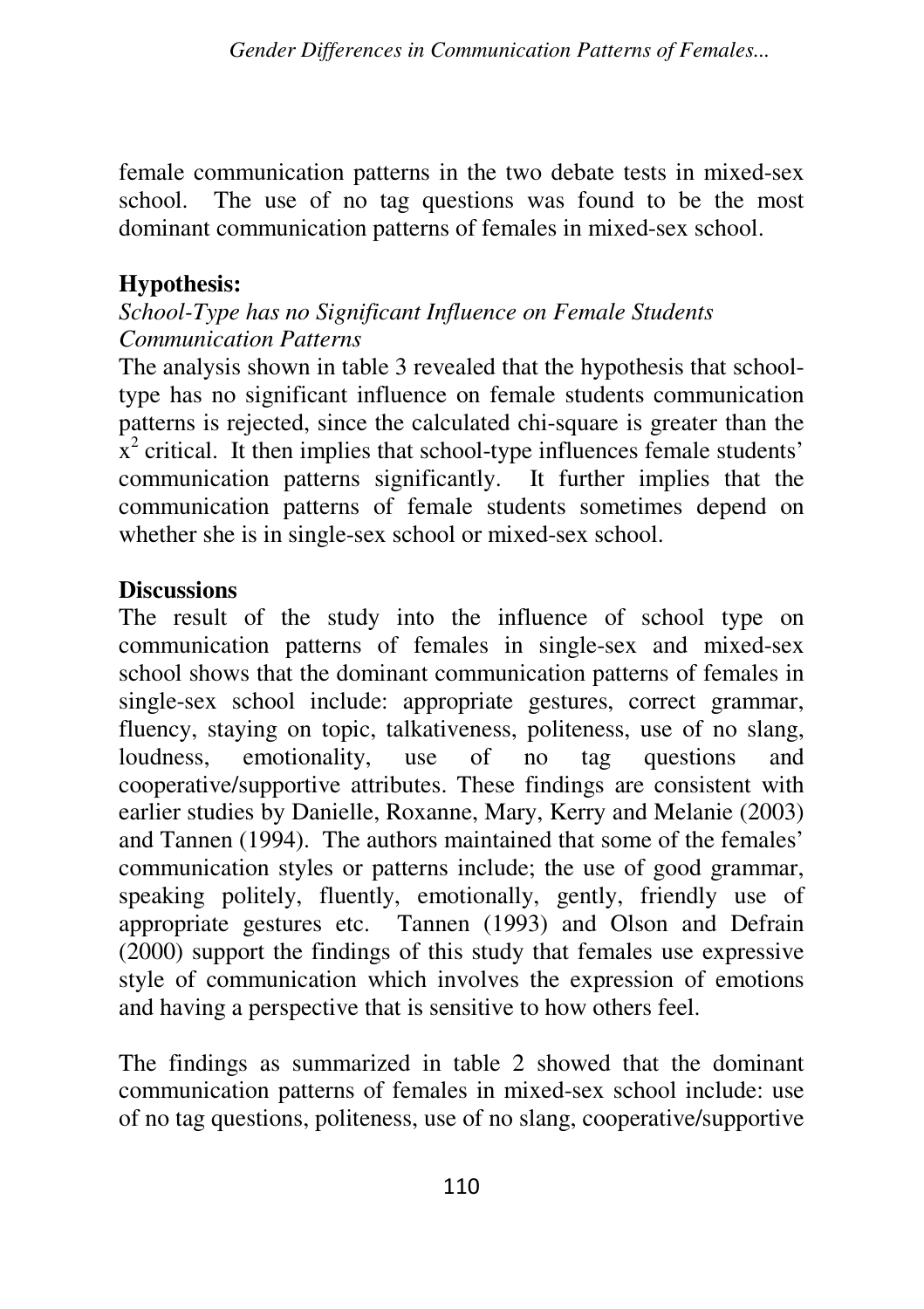attributes, correct grammar, fluency, staying on topic, appropriate gestures, talkativeness, emotionality and soft spokenness. These dominant communication patterns of females in mixed-sex school namely politeness, use of no tag questions and others listed above, as revealed in the findings of this study were in concordance with the findings of (Shelly, 1996 and Tannen, (1994).

The chi-square analysis showed that school-type influences female students communication patterns significantly since the calculated chisquare 58.275 is greater than  $x^2$  critical 32.671. This further indicates that the communication patterns of a female student sometimes depend on whether she is in a single-sex or mixed-sex schools. The finding is consistent with Shelly (1996) which noted that differences are bound to exist between genders in the same sex groups in different settings. Females in single-sex group see themselves as equal and exhibiting almost the same communication patterns during classroom interaction. While in mixed-sex group, due to power differentials and domineering nature of males, they intimidate the females, dominate and control the classroom interaction. These bring about the relegation of females to the background which in turn results to low self-esteem and low status, and affects their participation in the classroom discourse and sometimes outside the classroom.

### **Conclusion and Recommendations**

Based on the discussions so far, it can be concluded that school-type influences female students communication patterns and that female student dominant communication patterns in single sex school include, appropriate gestures, correct grammar, politeness, fluency, staying on topic, talkativeness use of no slang, loudness, emotionality, use of no tag questions, supportive cooperative attributes while female students dominant communication patterns in mixed-sex school include: use of no tag questions, politeness, use of no slang, cooperative/supportive attributes, correct grammar, fluency, staying on topic, appropriate gestures, talkativeness, emotionality and softspokenness. In other words, the study recommends that there is need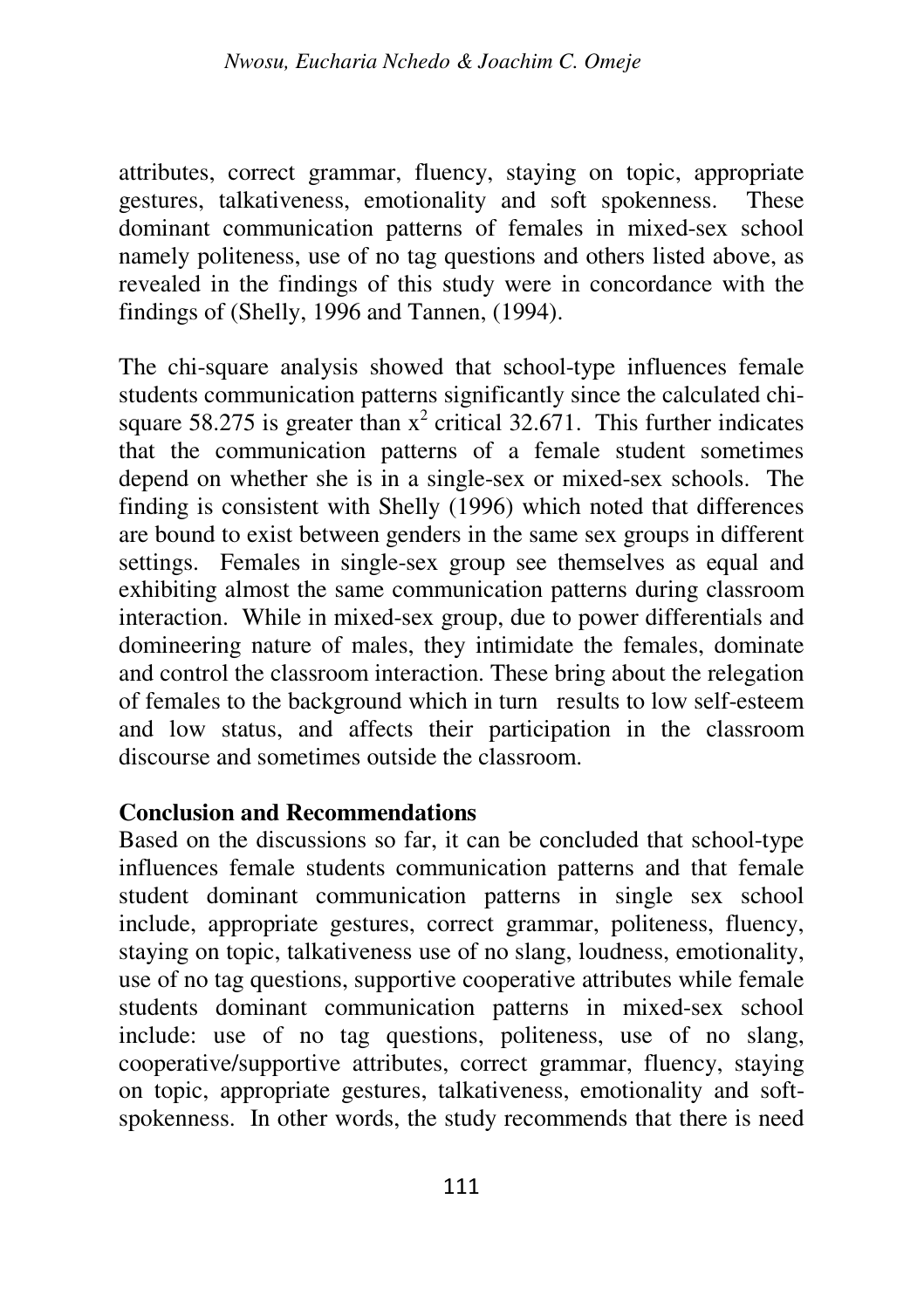to incorporate discourse analytical techniques in school language curriculum, which focuses on how students can learn speech and communication patterns through exposure to different types of discourse, and also on how teachers can improve their teaching practices by investigating actual speech and language use both in an out of the classroom, since school-type had significant influence on female students communication patterns.

#### **References**

- Azikiwe, U.(2001). "Gender Issues and the Universal Basic Education Programme". *The Nigerian UBE Journal*, 1 (2), 371-378.
- Bergin, F. J. (1981). *Practical communication*. Britain: Pitman Publishing Limited.
- Crawford, M. (1995). *Talking Difference: On Gender and Language*. London: Sage.
- Danielle, P., Roxanne, A.D, Mary C, Kerry, L.M, and Malanie. P.(2003) "Gender, Race and Speech Style Stereotypes." *Issues*, 1 – 11.
- Heaton, T.B, and Blake, A.M. (1999) "Gender Differences in Determinants of Marital Disruption." *Journal of Family Issues*, 20, 25-46.
- Keller, E. (1991). "Gender and Science." In H. Tharney (ed), *Women's Studies Encyclopaedia*. New York.
- Meier, P. (1991). "War of Words: Women Talk about How Men and Women Talk." *Minneapolis Star Tribune*.
- Olson, D.H., and Jefrain, J. (2000) *Marriage and the Family Diversity and Strengths*. U.S.A: Mayfield Publishing Company.
- Pollard, M.S., and Morgan, S.P. (2002). "Emerging Parental Gender Indifference? Sex Composition of Children and the Third Birth." *American Sociological Review*, 67,600-613.
- Shelly, R.K (1996). "Feminine Speech in Homogeneous Gender Groups." *Current Research*, 1 (6) 50-59.
- Tannen. D. (1993). *Gender and Conversational Interaction.* New York: Oxford University Press.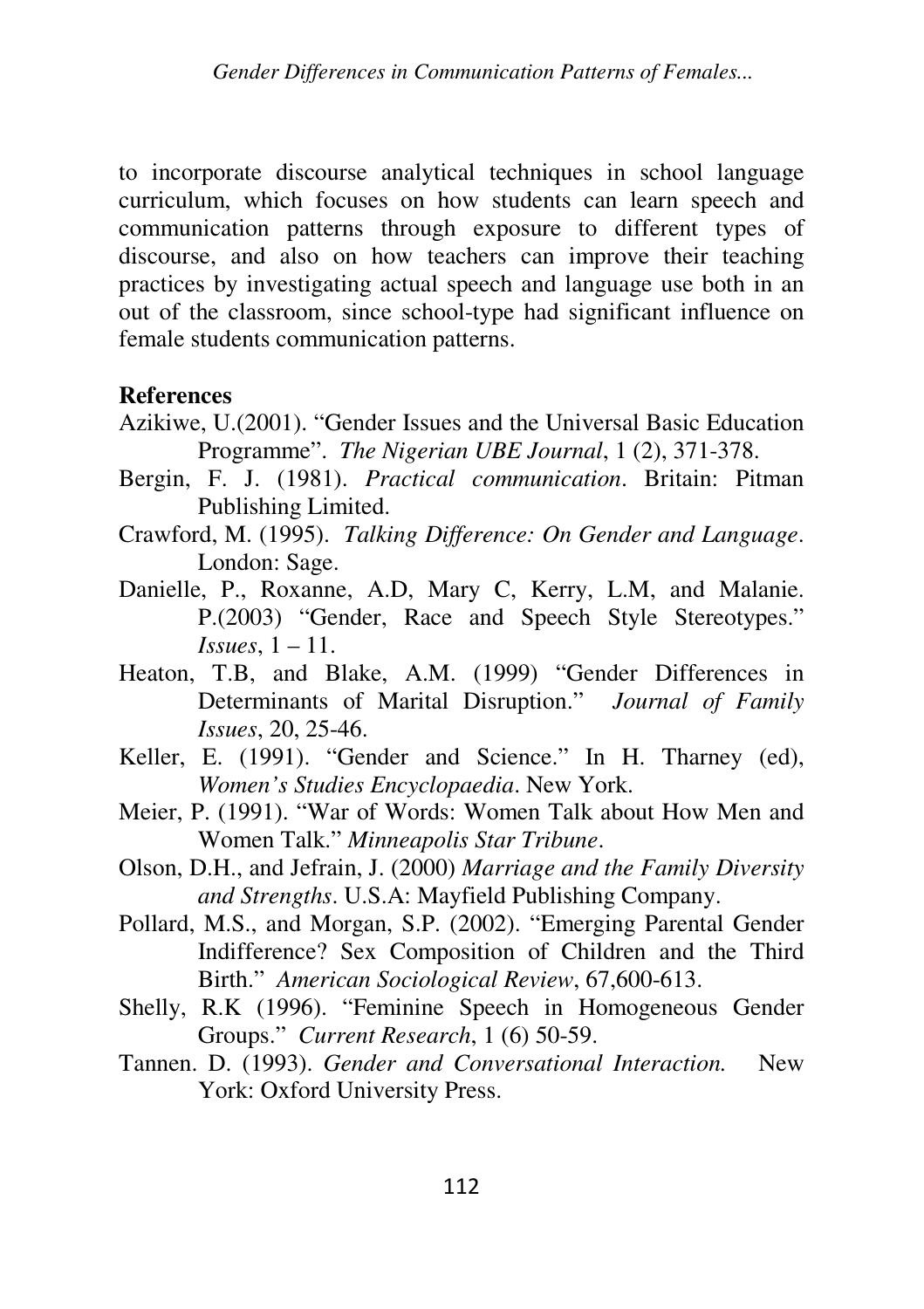Tannen, D (1994). *Gender and Discourse*. New York: Oxford University Press.

Tannen, D. and Aries E. (1997). "Conversational Style: Do Women and Men Speak Different Language?" In M. R. Walsh (Ed), *Women, Men and Gender: Ongoing Debates*. New Haven, CT: Yale University Press.

Table 1: Frequency Counts and Percentages of Female Students Communication Patterns On Two Competitive Debate Tests In Single-Sex School.

| Communication<br>patterns | o<br>Test I | Test II | Total | Percentage<br>$(\%)$ |
|---------------------------|-------------|---------|-------|----------------------|
|                           |             |         |       |                      |
| Polite                    | 100         | 132     | 232   | 8.0                  |
| Impolite                  | 5           | 15      | 20    | 0.69                 |
| Talkative                 | 96          | 92      | 188   | 6.5                  |
| Quiet                     | 36          | 40      | 76    | 2.6                  |
| Loud                      | 78          | 78      | 156   | 5.4                  |
| Soft spoken               | 53          | 54      | 107   | 3.7                  |
| Correct grammar           | 123         | 120     | 243   | 8.4                  |
| Incorrect grammar         | 22          | 19      | 41    | 1.4                  |
| Uses slang                | 15          | 15      | 30    | 1.0                  |
| No slang                  | 117         | 117     | 234   | 8.1                  |
| Fluent                    | 107         | 107     | 214   | 7.4                  |
| Not fluent                | 24          | 24      | 48    | 1.7                  |
| Appropriate gestures      | 127         | 127     | 254   | 8.8                  |
| Exaggerated gestures      | 5           | 5       | 10    | 0.34                 |
| Uses tag questions        | 43          | 42      | 88    | 2.9                  |
| No tag questions          | 87          | 86      | 173   | 6.0                  |
| Emotional                 | 81          | 80      | 161   | 5.6                  |
| Unemotional               | 52          | 51      | 103   | 3.6                  |
| Loses train of thought    | 34          | 25      | 59    | 2.0                  |
| Stays on topic            | 108         | 99      | 207   | 7.1                  |
| Cooperatively/supportive  | 117         | 117     | 234   | 8.1                  |
| Argumentative             | 17          | 16      | 33    | 1.1                  |
| Total                     | 1400        | 1500    | 2900  | 100                  |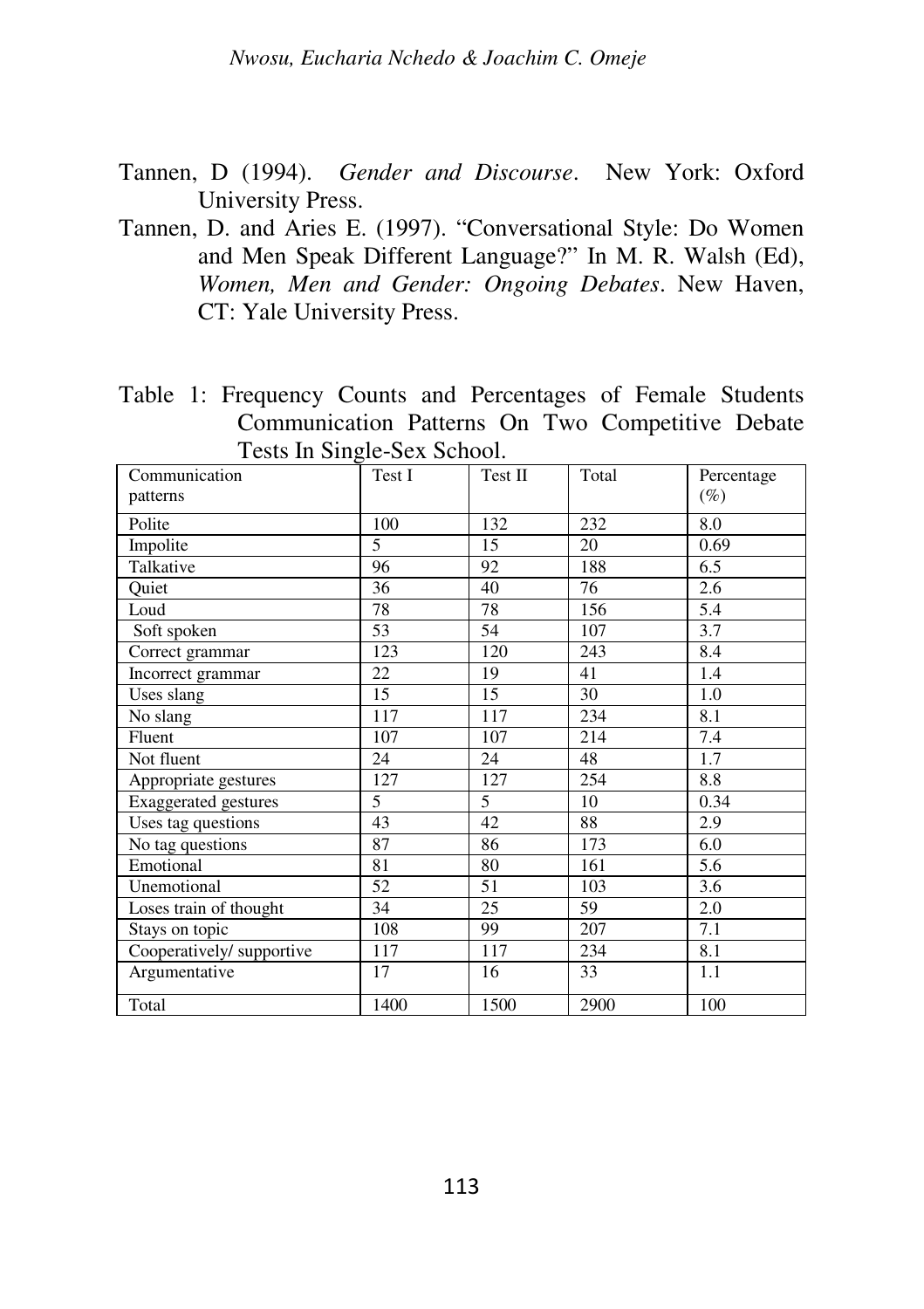Table 2: Frequency Counts and Percentages of Female Students Communication Patterns on Two Competitive Debate Tests in Mixed-Sex School.

| Communication               | Test I | Test II        | Total | Percentages $(\% )$ |
|-----------------------------|--------|----------------|-------|---------------------|
| patterns                    |        |                |       |                     |
| Polite                      | 78     | 77             | 155   | 8.3                 |
| Impolite                    | 8      | 9              | 17    | 0.9                 |
| Talkative                   | 62     | 60             | 122   | 6.6                 |
| Quiet                       | 23     | 26             | 49    | 2.6                 |
| Loud                        | 35     | 33             | 68    | 3.7                 |
| Soft-spoken                 | 53     | 48             | 101   | 5.4                 |
| Correct grammar             | 74     | 63             | 137   | 7.4                 |
| Incorrect grammar           | 21     | 14             | 35    | 1.9                 |
| Uses slang                  | 12     | 12             | 24    | 1.3                 |
| No slang                    | 75     | 75             | 150   | 8.1                 |
| Fluent                      | 68     | 66             | 134   | 7.2                 |
| Not fluent                  | 21     | 21             | 42    | 2.3                 |
| Appropriate gestures        | 65     | 62             | 127   | 6.8                 |
| <b>Exaggerated gestures</b> | 5      | $\overline{2}$ | 7     | 0.4                 |
| Uses tag questions          | 10     | 8              | 18    | 1.0                 |
| No tag questions            | 79     | 77             | 156   | 8.4                 |
| Emotional                   | 58     | 45             | 103   | 5.5                 |
| Unemotional                 | 41     | 28             | 69    | 3.7                 |
| Loses train of thought      | 30     | 10             | 40    | 2.2                 |
| Stays on topic              | 75     | 56             | 131   | 7.1                 |
| Cooperative/supportive      | 75     | 69             | 144   | 7.8                 |
| Argumentative               | 17     | 11             | 28    | 1.5                 |
| Total                       | 925    | 872            | 1857  | 100                 |